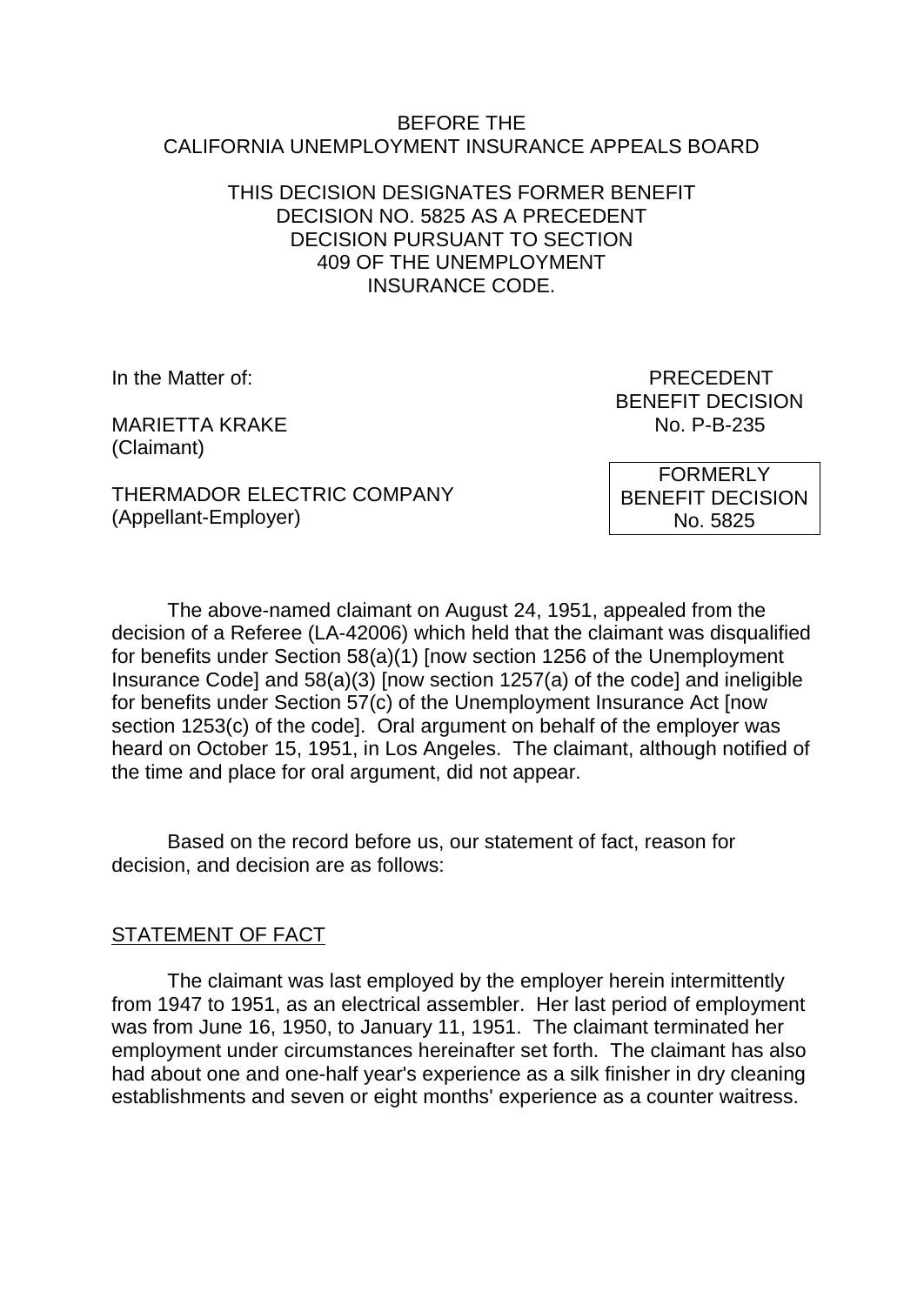The claimant registered for work and filed an additional claim for benefits on March 9, 1951. She had previously established a benefit year on March 23, 1950. On March 19, 1951, the Department, in response to her employer's protest, issued a determination holding the claimant eligible for benefits under Sections 57(c) [now section 1253(c) of the code], 58(a)(1) [now section 1256 of the code] and 58(a)(3) of the Unemployment Insurance Act [now section 1257(a) of the code].

The claimant last worked on January 11, 1951. She was granted a leave of absence for illness for a sixty to ninety-day period beginning January 12, 1951. On or about March 5, 1951, the claimant had sufficiently recovered to return to work. On March 9, 1951, she telephoned her employer and gave notice that she was unable to return to work due to lack of transportation. There is no adequate public transportation between the claimant's residence in Monrovia and the employer's plant in Alhambra. The employer's representative testified that a cooperative riders pool is maintained at the employer' s establishment The claimant denied the existence of such a pool at the particular plant where she was employed. She admitted, however, that it was a common practice for the employees to share their transportation. Although the claimant had on prior occasions inquired as to possible rides available for her with other employees, she made no such inquiry immediately prior to the time she terminated her employment.

At the hearing held on May 24, 1951, the claimant testified that prior to November 1950, she rode to work in a pick-up truck belonging to her husband; that her husband sold the truck in November, 1950, and purchased a heavier one and one-half ton truck which she was unable to operate; that thereafter she relied on a fellow employee (hereinafter designated as employee "A") for transportation; that employee "A" was laid off in January, 1951, while the claimant was on sick leave and that by reason thereof the claimant had no reliable means for getting to work thereafter. Upon further examination the claimant acknowledged the family possession of a passenger automobile, to wit, a 1937 Oldsmobile which was acquired on November 16, 1950. Although she at first testified that this vehicle was never in running condition she subsequently admitted that she may have driven it to work on several occasions. A statement from a mechanic was admitted in evidence showing that the vehicle had a cracked block and that it was badly in need of repairs.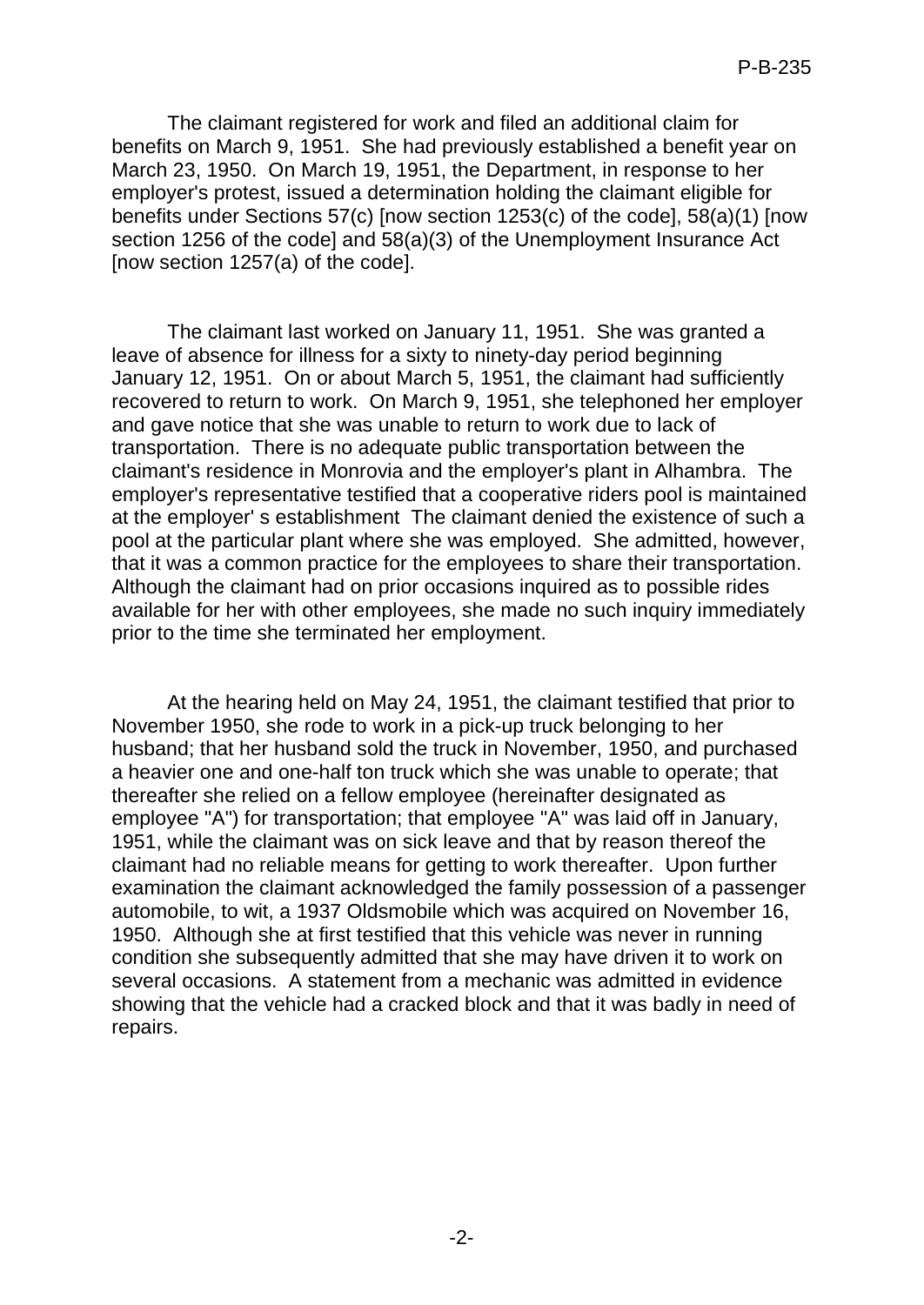On March 13, 1951, a former fellow employee of the claimant (hereinafter referred to as employee "B") filed a claim for benefits in the Alhambra office of the Department. Employee "B" gave as a reason for her loss of employment, in part as follows:

"I then quit because about a month before I left, my rider took a year's sick leave."

At the hearing held on July 26, 1951, employee "B" appeared under subpoena and testified that the claimant was the individual referred to in her claim statement. Her further testimony as to the dates the claimant afforded her with transportation was vague and vacillatory. The substance of her testimony was that after November, 1950, the claimant experienced difficulties with her vehicles and that she therefore rode with the claimant intermittently. The claimant, in the face of this testimony, admitted that employee "B" might have driven with her after November, 1950, about one-half the time and probably less than that. The claimant attempted to introduce a letter from employee "A" for the purpose of corroborating her previous testimony that after November, 1950, she relied on employee "A" for transportation. Upon objection of the employer's representative, the Referee sustained the objection and refused to admit the letter into evidence on the ground that ".... the letter is not good evidence." The Referee on the other hand admitted into evidence a letter from the claimant's husband wherein he stated that ever since November 30, 1950, his truck had been in poor operating condition and in frequent need of repairs.

The Referee held that the claimant was subject to disqualification under Section 58(a)(3) of the Act [now section 1257(a) of the code] by reason of her false testimony at the first hearing with respect to her dependence on employee "A" for transportation after November, 1950, and by reason of her testimony at the first hearing that she had no transportation of her own after November, 1950, whereas, in fact, employee "B" depended upon her for transportation at that time. The claimant denied the falsity of her previous testimony since, in fact, she had no reliable means of transportation after November, 1950, as she could only avail herself of her family car and truck intermittently.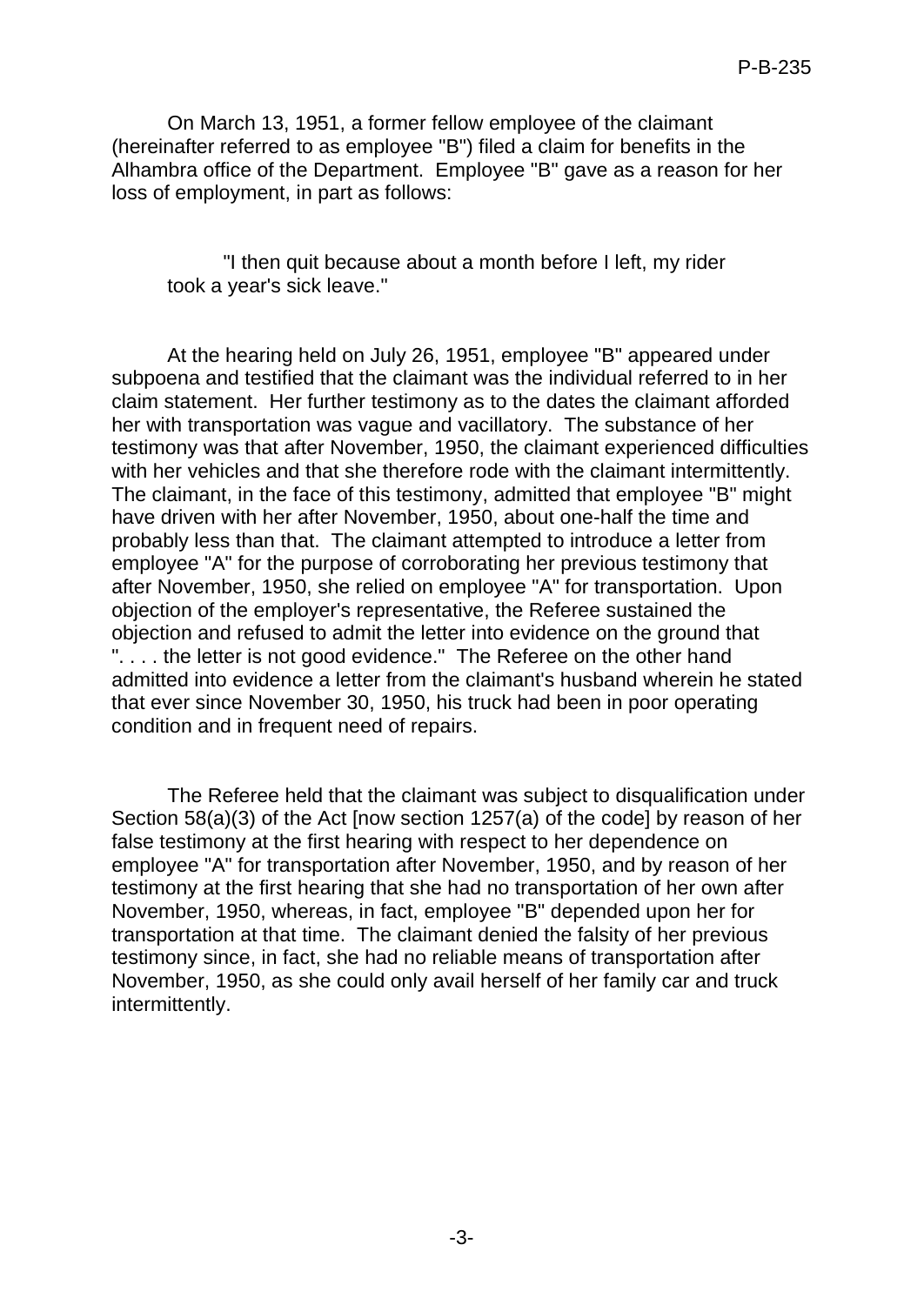After filing her claim for benefits on March 9, 1951, the claimant, for the most part, sought work as a silk finisher in Monrovia and Arcadia. There are a considerable number of employers of silk finishers in these communities and the adjacent areas. The claimant is unwilling to accept waitress work because she had long ago abandoned this type of work when after trial she found herself unable to remember orders and incompetent in handling dishes. There are limited employment opportunities for electrical assemblers in the areas in which the claimant is seeking work. Considerable light industry exists in these areas which provides work for inexperienced individuals at the rate of eighty to ninety cents an hour. The claimant requires a minimum wage of one dollar an hour. The prevailing wage for silk finishers is from \$1.25 to \$1.50 an hour. During the period March 9, 1951, to May 24, 1951, the claimant filed applications for work with seven dry cleaning establishments employing silk finishers, seven factories and one market. All but two of her contacts were made from March 9, 1951, to the flexible week ending April 19, 1951. The claimant has submitted no evidence of employer contacts after May 24, 1951. The claimant remained continuously unemployed until July 10, 1951, when she accepted work in Monrovia pottery.

# REASON FOR DECISION

Section 58(a) of the Act [now section 1256 of the code] provides in part as follows:

"An individual shall be disqualified for benefits if:

"(1) He has left his most recent work voluntarily without good cause, if so found by the commission;"

In Benefit Decision No. 4752, in discussing the meaning of "good cause" for leaving employment under Section 58(a)(1) of the Act [now section 1256 of the code], we stated that "it is our opinion that the legislative declaration of public policy in Section 1 (of the Act) [now section 100 of the code] requires that we find that good cause for quitting work exists only in those cases where the reasons for quitting are of a compelling nature."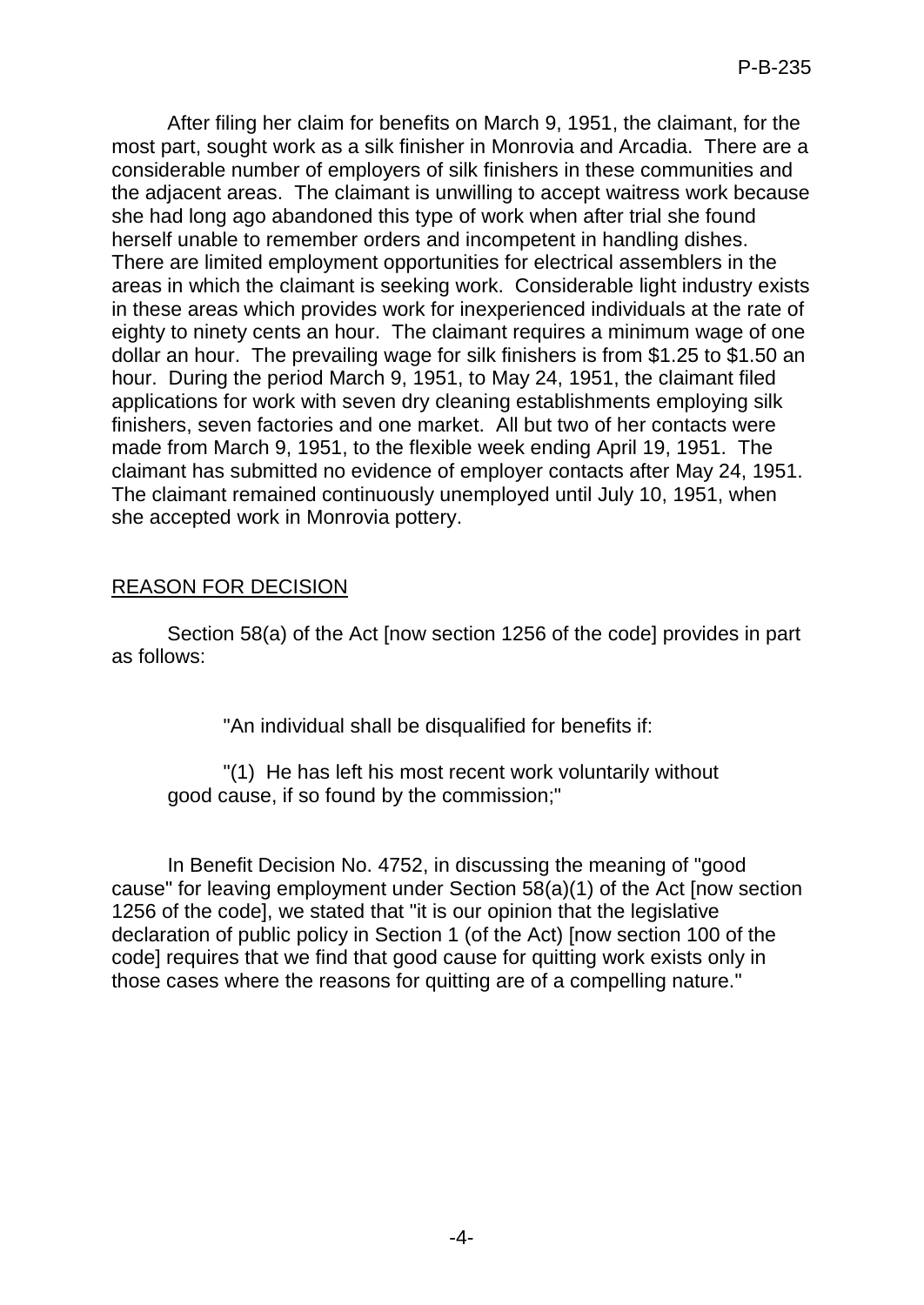In Benefit Decision No. 5686, we reviewed a number of our previous decisions which treated with the issue of good cause for leaving work and concluded as follows:

"If the facts disclose a real, substantial and compelling reason for leaving employment of such nature as would cause a reasonable person genuinely desirous of retaining employment to take similar action, then there is good cause for such leaving within the meaning of Section 58(a)(1) of the the Act [now section 1256 of the code]."

We have previously recognized that in certain situations good cause for leaving work may exist where the individual loses his means of travel to and from work by reason of a change of circumstance beyond his control (Benefit Decisions Nos. 1022, 2136). In the instant case the claimant has not established that any substantial change of circumstances relative to transportation accessible to her occurred between the time she went on sick leave and the time she recovered and was able to return to work. The claimant had previously relied on her own transportation as well as on sharing a ride with a fellow employee in order to get to work. However, prior to terminating her employment she failed to make any inquiry among the other employees to ascertain if she could share a ride with someone else. Considering the fact that it was the practice of her fellow employees to pool their means of transportation the claimant's failure to investigate what means were available to her indicates a lack of genuine desire on her part to retain her employment. We hold, therefore, that the claimant did not have good cause for leaving her work within the meaning of Section 58(a)(1) of the Act [now section 1256 of the code].

Section 58(a) of the Act [now section 1257(a) of the code] provides in part as follows:

"An individual shall be disqualified for benefits if:

\* \* \*

"(3) He has wilfully made a false statement or representation or wilfully failed to report a material fact to obtain any benefits under the provisions of this act;"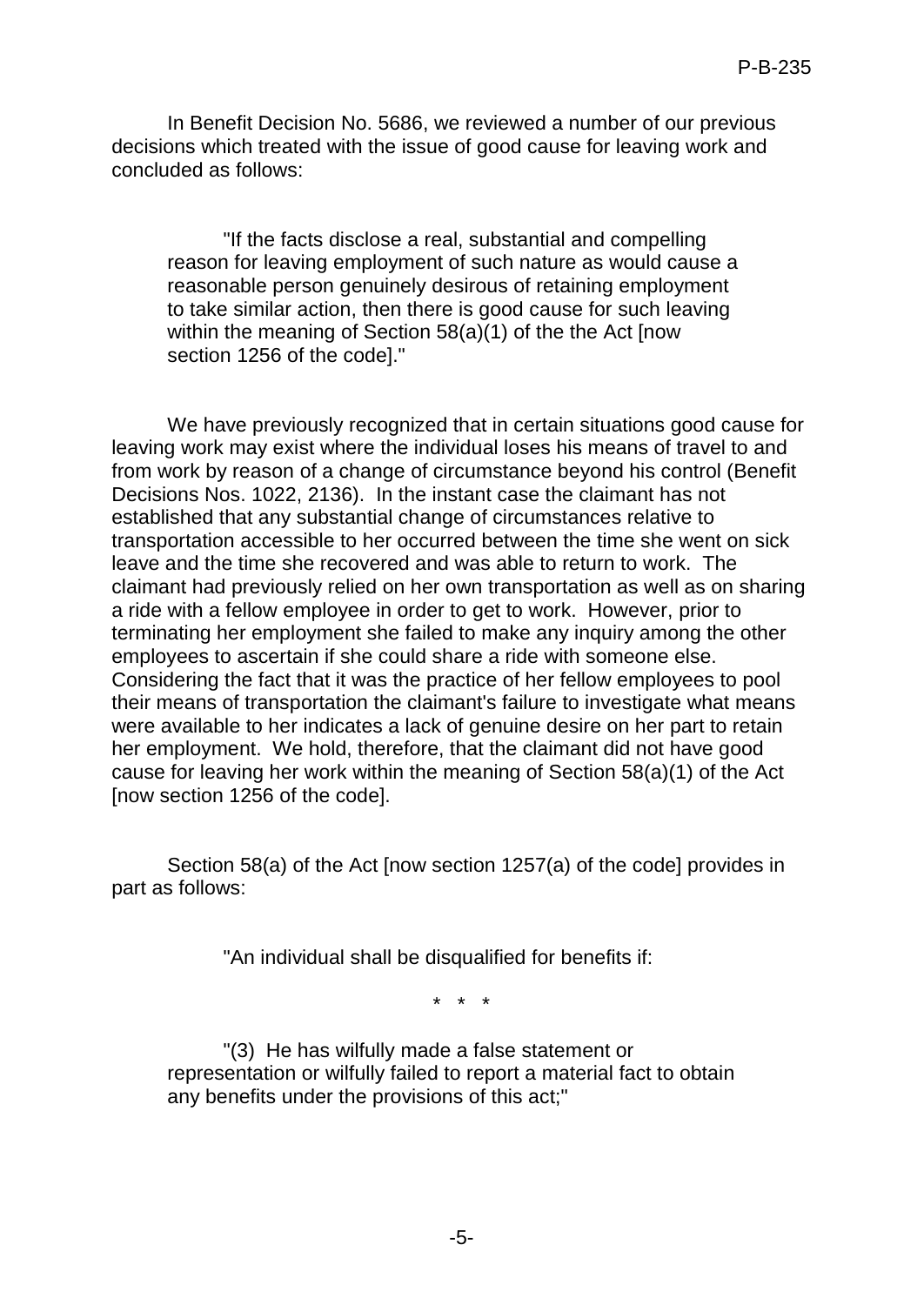We are of the opinion that the claimant is not chargeable with a wilful making of a false statement or representation in order to obtain benefits by reason of her testimony at the first hearing. The sum and substance of the claimant's testimony at both hearings was that she lacked reliable means of transportation of her own. When the claimant testified at the first hearing that she had no transportation other than the occasional use of her husband's truck it was in response to a general question as to whether or not she had other means of transportation of her own. Her subsequent admission that she did possess a 1937 Oldsmobile which was, most of the time, not in running condition could not be considered a false statement wilfully made to obtain benefits as the evidence clearly establishes that this vehicle could not be considered usable transportation. Upon objection of the employer's representative the Referee rejected the claimant's offer of proof at the second hearing to corroborate her testimony at the first hearing that after November, 1950, she relied on another employee for transportation. Since all the testimony of the employer's representative was in the nature of hearsay and since the Referee admitted other letters into evidence, his exclusion of the proffered evidence was erroneous.

Under Section 70 of the Unemployment Insurance Act [now section 1952 of the code] the common law or statutory rules of evidence need not be adhered to in proceedings of this nature and, accordingly, hearsay evidence, although of a lesser probative value than testimony under oath, is admissible for whatever weight the Referee, as the trier of fact, deems it worth (Benefit Decision No. 4142). In view of the exclusion of this evidence and the failure of the witness subpoenaed by the Referee to wholly contradict the claimant's sworn testimony, we cannot say that a preponderance of the evidence shows that she testified falsely. The claimant is, therefore, not subject to disqualification under Section 58(a)(3) of the Act [now section 1257(a) of the code].

Section 57 of the Unemployment Insurance Act [now section 1253(c) of the code] provides in part as follows:

"Sec. 57. An unemployed individual shall be eligible to receive benefits with respect to any week only if the commission finds that:"

\* \* \*

"(c) He was able to work and available for work for such week."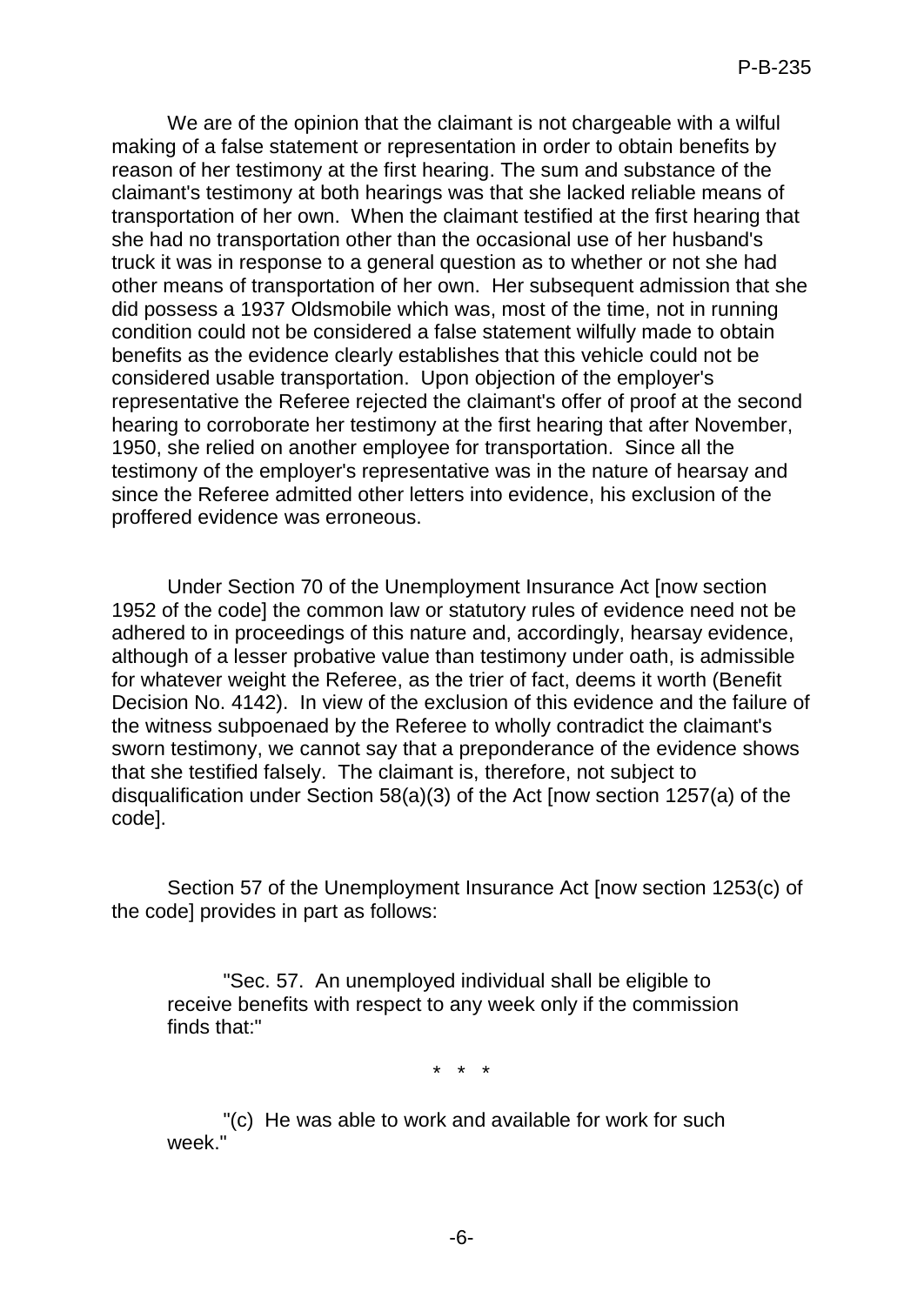We have construed this provision of the Act, in numerous decisions, to require as a condition for eligibility that the claimant must be in a labor market where there is a reasonable demand for his or her services, and without unreasonable restrictions or limitations on acceptable work, either self-imposed or created by force of circumstances, so that it may be found that the claimant is genuinely in that labor market ready, willing and able to accept suitable employment (Benefit Decision No. 5015).

In the instant case we are of the opinion that a reasonable labor market existed for the claimant in the geographic area where she was offering her services. We further find that she had imposed no unreasonable restrictions on acceptable work. Hence she was available for work within the meaning of Section 57(c) of the Act [now section 1253(c) of the code].

Section 57(e) of the Unemployment Insurance Act [now section 1253(e) of the code] provides as follows:

"57(e) He has made such effort to seek work on his own behalf as may be required in accordance with such regulations as the commission shall prescribe."

Section 209 [now section 1253(c)-1] of Title 22 of the California Administrative Code sets forth certain standards by which the Department may determine whether a claimant has complied with Section 57(e) of the Act [now section 1253(e) of the code]. Among other things, it provides in substance, that a claimant is ineligible for benefits unless he makes a diligent effort to seek work by following a course of action reasonably designed to result in his prompt re-employment. In the instant case we are of the opinion that during the period March 9, 1951, to April 19, 1951, the claimant satisfied the requirements of Section 57(e) of the Act [now section 1253(e) of the code]. However, during the period April 20, 1951, to July 10, 1951, the claimant failed to follow such a course of action. From April 20, 1951, to May 24, 1951, the claimant applied for work with but two employers. She failed to establish any search for work after May 24, 1951. This clearly demonstrates a lack of effort to seek work on her own behalf and renders her ineligible for benefits under the aforementioned provisions of the Act and the Administrative Code during the stated period of time.